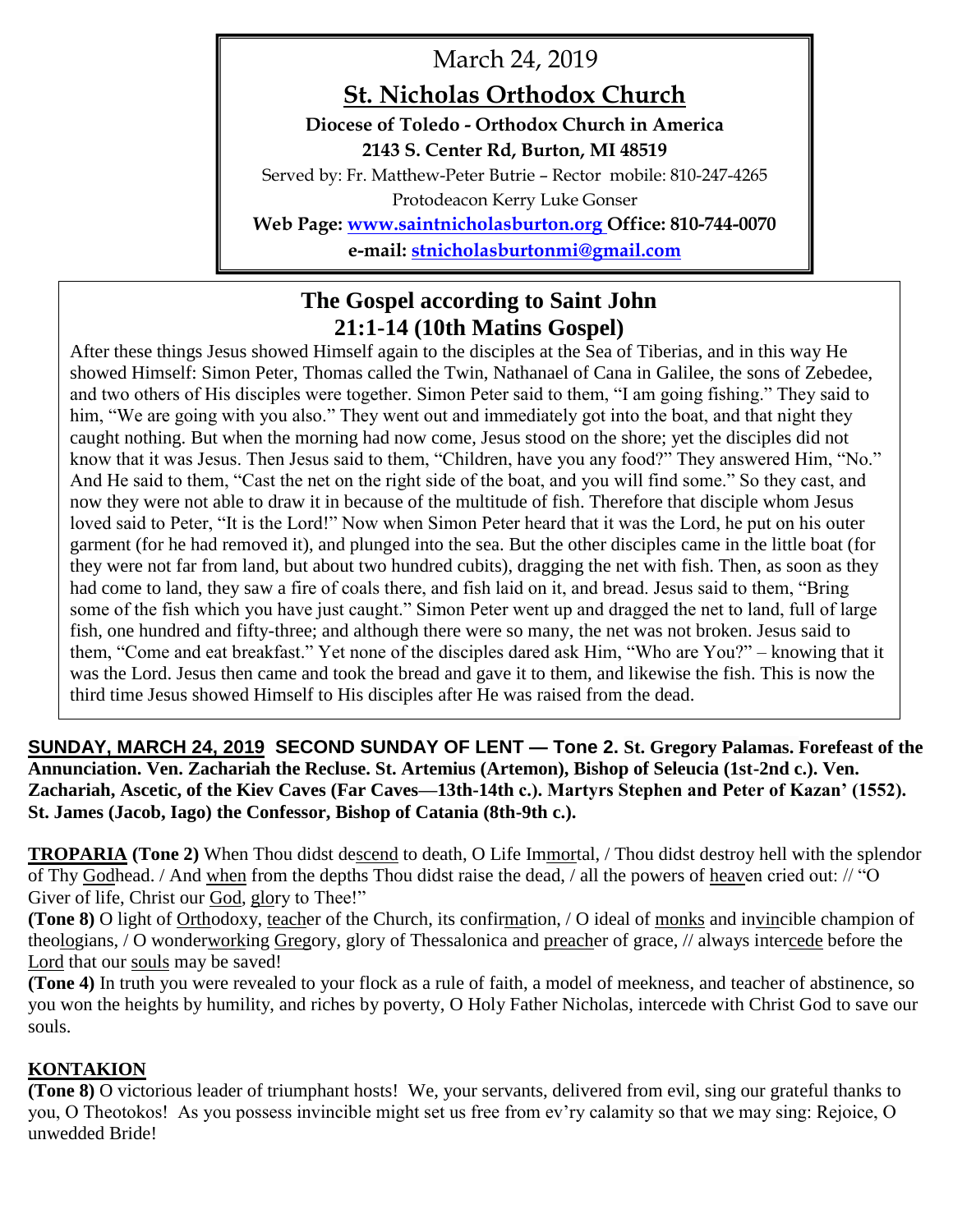### *The Prokeimenon in the Fifth Tone:* **Thou, O Lord, shalt protect us / and preserve us from this generation forever.**

*v:* **Save me, O Lord, for there is no longer any that is godly.**

**THE READING FROM THE EPISTLE OF PAUL TO THE HEBREWS (1:10-2:3)** Brethren: And, "Thou, Lord, didst found the earth in the beginning, and the heavens are the work of thy hands; they will perish, but thou remainest; they will all grow old like a garment, like a mantle thou wilt roll them up, and they will be changed. But thou art the same, and thy years will never end." But to what angel has he ever said, "Sit at my right hand, till I make thy enemies a stool for thy feet"? Are they not all ministering spirits sent forth to serve, for the sake of those who are to obtain salvation? Therefore we must pay the closer attention to what we have heard, lest we drift away from it. For if the message declared by angels was valid and every transgression or disobedience received a just retribution, how shall we escape if we neglect such a great salvation? It was declared at first by the Lord, and it was attested to us by those who heard him.

### *Alleluia, Tone 2*

*v:* **May the Lord hear you in the day of trouble! May the Name of the God of Jacob protect you!** *v:* **Save the King, O Lord, and hear us on the day we call!**

**THE HOLY GOSPEL ACCORDING TO MARK (2:1-12)** At that time, when Jesus returned to Capernaum after some days, it was reported that he was at home. And many were gathered together, so that there was no longer room for them, not even about the door; and he was preaching the word to them. And they came, bringing to him a paralytic carried by four men. And when they could not get near him because of the crowd, they removed the roof above him; and when they had made an opening, they let down the pallet on which the paralytic lay. And when Jesus saw their faith, he said to the paralytic, "My son, your sins are forgiven." Now some of the scribes were sitting there, questioning in their hearts, "Why does this man speak thus? It is blasphemy! Who can forgive sins but God alone?" And immediately Jesus, perceiving in his spirit that they thus questioned within themselves, said to them, "Why do you question thus in your hearts? Which is easier, to say to the paralytic, 'Your sins are forgiven,' or to say, 'Rise, take up your pallet and walk'? But that you may know that the Son of man has authority on earth to forgive sins" -- he said to the paralytic -- "I say to you, rise, take up your pallet and go home." And he rose, and immediately took up the pallet and went out before them all; so that they were all amazed and glorified God, saying, "We never saw anything like this!" **Go to pg. 120 in the pew books for the rest of the Liturgy of St. Basil**

**Instead of "It is truly meet … ,":** All of creation rejoices in you, O Full of Grace: the assembly of Angels and the race of men. O sanctified temple and spiritual paradise, the glory of virgins, from whom God was incarnate and became a Child, our God before the ages. He made your body into a throne, and your womb He made more spacious than the heavens. All of creation rejoices in you, O Full of Grace. Glory to you!

**COMMUNION HYMN** Praise the Lord from the heavens, praise Him in the highest! Alleluia! Alleluia! Alleluia!

#### **St. Gregory Palamas – the 2nd Sunday of Lent**

This Sunday was originally dedicated to Saint Polycarp of Smyrna (February 23). After his glorification in 1368, a second commemoration of Saint Gregory Palamas (November 14) was appointed for the Second Sunday of Great Lent as a second "Triumph of Orthodoxy."

This divine Father, who was from Asia Minor, was from childhood reared in the royal court of Constantinople, where he was instructed in both religious and secular wisdom. Later, while still a youth, he left the imperial court and struggled in asceticism on Mount Athos, and in the Skete at Beroea. He spent some time in Thessalonica being treated for an illness that came from his harsh manner of life. He was present in Constantinople at the Council that was convened in 1341 against Barlaam of Calabria, and at the Council of 1347 against Acindynus, who was of like mind with Barlaam; Barlaam and Acindynus claimed that the grace of God is created. At both these Councils, the Saint contended courageously for the true dogmas of the Church of Christ, teaching in particular that divine grace is not created, but is the uncreated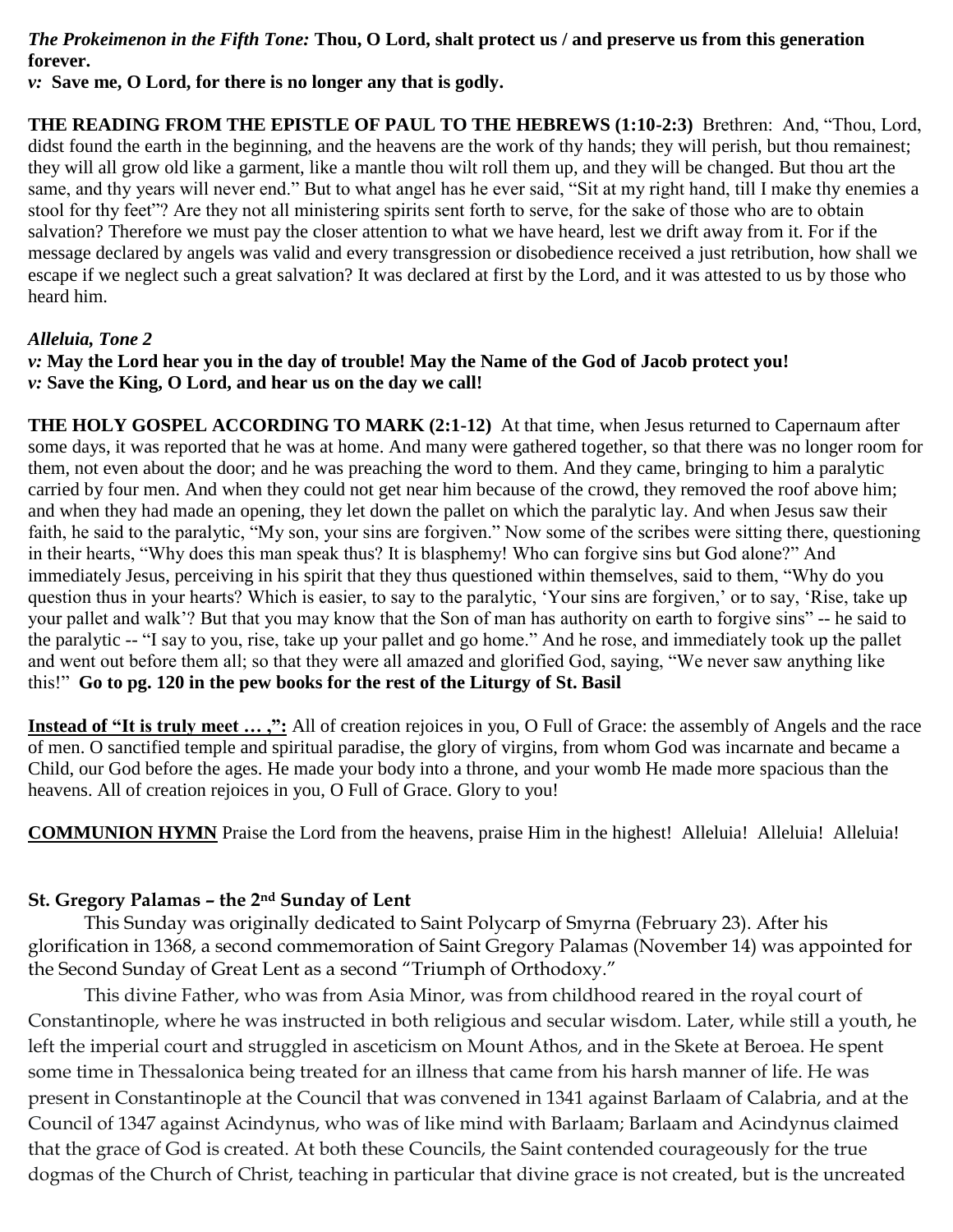energies of God which are poured forth throughout creation: otherwise it would be impossible, if grace were created, for man to have genuine communion with the uncreated God. In 1347 he was appointed Metropolitan of Thessalonica. He tended his flock in an apostolic manner for some twelve years, and wrote many books and treatises on the most exalted doctrines of our Faith; and having lived for a total of sixtythree years, he reposed in the Lord in 1359.

His holy relics are kept in the Cathedral of Thessalonica. A full service was composed for his feast day by the Patriarch Philotheus in 1368, when it was established that his feast be celebrated on this day.

# *Kontakion of St. Gregory Palamas*

Holy and Divine instrument of wisdom, bright and harmonious trumpet of theology, with one voice, we praise you, O Gregory, preacher of God. Since your mind now stands before the First Mind, guide our minds to Him, O Father, that we may cry to You, "Hail Herald of Grace." from [www.oca.org](http://www.oca.org/) and [www.goarch.org](http://www.goarch.org/)

March 24, 2019

န္းမွဳေတြက တန္တီလ တန္တီလ တန္တီလ တန္တီလ တန္တီလ တန္သီလ တန္သီလ တန္သီလ တန္သီလ တန္သီလ တန္သီလ

# **CANDLE INTENTIONS FOR THE HEALTH AND BLESSINGS OF**

| Noah Gonser on his NCAA competition                                                    | His family          |
|----------------------------------------------------------------------------------------|---------------------|
| God's blessings & speedy recovery for Nik                                              | Evanenko family     |
| Fr. Tom, Fr. Roman, Fr. Dimitrie, Fr. Anthony, Matushka, Rose Mary, Angelo, Christine, |                     |
| Aaron, Reggie, John, Alex, Irene, Rimi, Allen, Deborah, JoAnn, Susan, Luba, David,     |                     |
| Anna, Walt, Calvin, Vladimir, Dorothy, John, Rose, Allison, Stojan, Mira, Bosa,        |                     |
| Jeanette, Ted, Marlene, Joseph, Nicholas, Margaret, Gladys, my family and friends      | Joe Tome            |
| Special Intention                                                                      | Joe Tome            |
| Mary, Anna & Alex                                                                      | Alex & Magda Popoff |
| Feodosiy Oleg                                                                          | Irina Sivergina     |
| <b>CANDLE INTENTIONS FOR BLESSED REPOSE</b>                                            |                     |
| My procious bushand Nicholas I love & miss you so you much                             | $C_{\alpha}$        |

My precious husband Nicholas. I love & miss you so very much! Connie Peter Popoff Alex & Magda Popoff Adelaida, Vitaliy, Vasiliy, Andrey, Galina & Nikolay Irina Sivergina Joe Goodman's birthday March 29<sup>th</sup>. Blessed Repose~Memory Eternal Dorothy Goodman



**WELCOME** to all our friends and visitors.



**COFFEE & BAGELS** are served in the parish hall after Liturgy. Everyone is welcome to join us for a time of fellowship. If you would like to volunteer to help serve or sponsor the coffee & bagels there is a signup sheet next to the kitchen window. Help is always appreciated.

# **PAN-ORTHODOX YOUTH RETREAT – MARCH 29, 30, & 31 AT DORMITION MONASTERY**

Please see Matushka Lisa to make your reservation and to obtain a registration form.

**ANNOUNCEMENT** The special parish meeting scheduled for April 7 has been CANCELLED. God bless all of you who have increased your donations. This has helped the parish's financial situation. Donations have been increasing since the Annual Meeting in January and the letter was sent to the parish families. Please keep up the good work of God by each of us doing our part.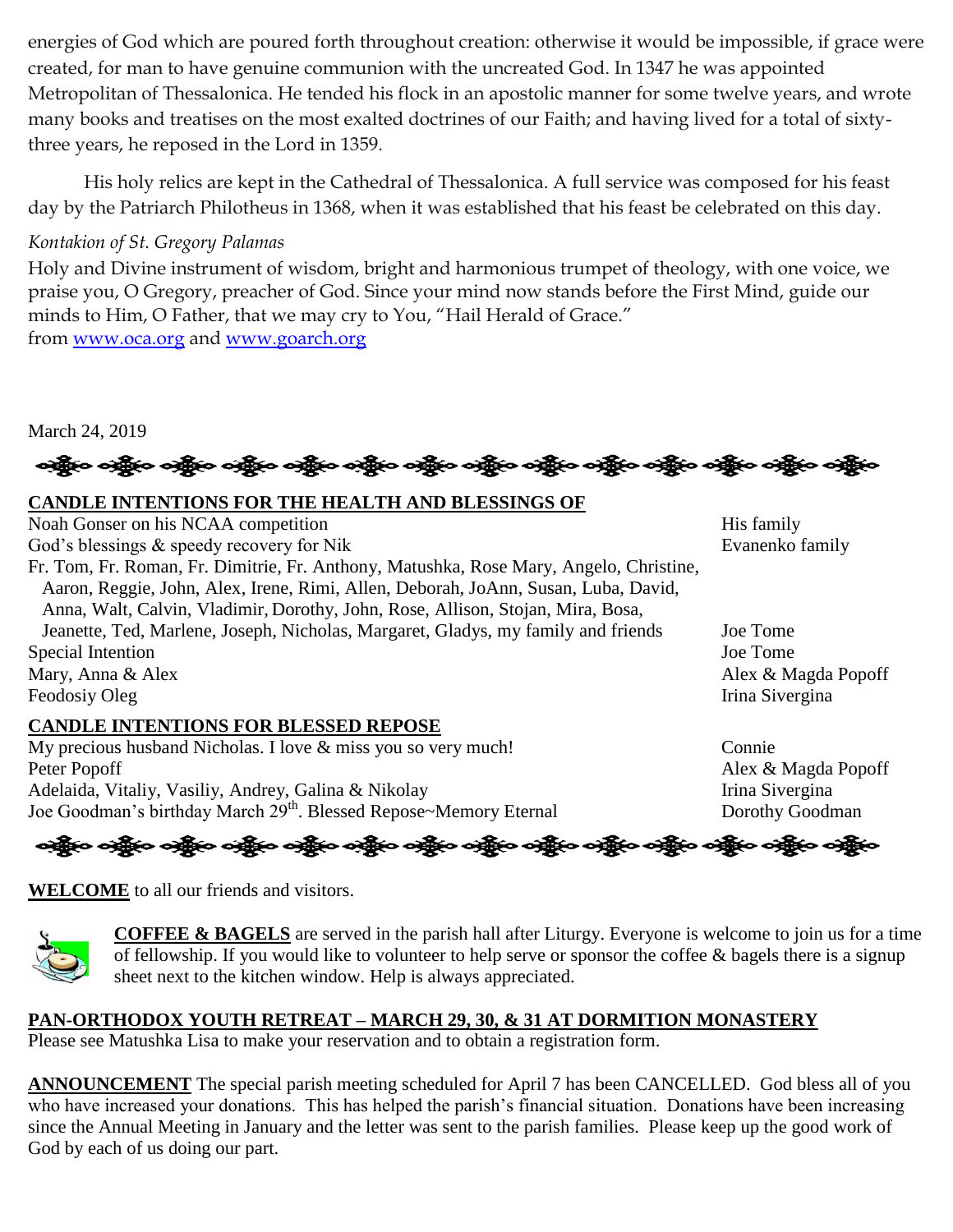**MEMORY ETERNAL – CHRIST IS RISEN!** Gerry Batcos fell asleep in the Lord on Tuesday, March 19. His funeral was held from church on Friday, March 22 with burial at Evergreen Cemetery. Pray that Gerry enjoy the light of Christ's face in His heavenly kingdom. Also, remember his wife Irene, daughters Pamela and Stephanie with her husband David and their children and all their family in your prayers. Bog da prosti! Christ is risen!

**DONATIONS FOR THE FLOWERS FOR THE CROSS** are needed for next Sunday, March 31. There are envelopes at the candle stand as well as forms if you would like to donate toward flowers in memory or honor of a loved one.

**COIN BOXES** have been placed on the tables in the church hall to help support the OCA Missions here in the US and around the world. Please be generous.

**PRAY FOR YOUR PRAYER PARTNER** throughout Lent especially. At Pascha you may want to let them know

you were praying for them with a card or note.



**HOPE IN A BOX** is collecting **baby items, wipes & formula** for the month of March. Place the items in the blue box in the Parish Hall. Catholic Charities Community Closet will distribute the items.

**FOOD DRIVE** Place non-perishable food items in the other blue box in the hall.

#### **Weekly Schedule:**

| <b>Today</b>                  | 2 <sup>nd</sup> SUNDAY OF LENT - ST GREGORY PALAMAS                                      |
|-------------------------------|------------------------------------------------------------------------------------------|
| $12:30 \text{ pm}$            | Great Vespers with Litiya for the Annunciation of the Birthgiver of God                  |
| <b>Monday, Mar 25</b><br>6 pm | ANNUNCIATION OF THE THEOTOKOS<br>Pan-Orthodox Vespers with Divine Liturgy at St. George  |
| <b>Wednesday, Mar 27</b>      |                                                                                          |
| $10 \text{ am}$               | Lenten Hours                                                                             |
| 11:15 to $12:15$              | <b>Adult Education</b>                                                                   |
| 6 pm                          | Presanctified at St. Nicholas followed by a Lenten potluck (bring a lenten dish to pass) |
| <b>Thursday, Mar 28</b>       | Fr. Matthew in Toledo                                                                    |
|                               |                                                                                          |
| Friday, Mar 29                |                                                                                          |
| $6:30 \text{ pm}$             | Presanctified at St. Mary Magdalene                                                      |
| $7:30 \text{ pm}$             | Flint OCF meeting at St. Mary Magdalene                                                  |
|                               | Teen Retreat starts a Dormition Monastery                                                |
| <b>Saturday, Mar 30</b>       | <b>Memorial Saturday</b>                                                                 |
| $4:45$ pm                     | Trisagion with the reading of the names of the fallen as leep                            |